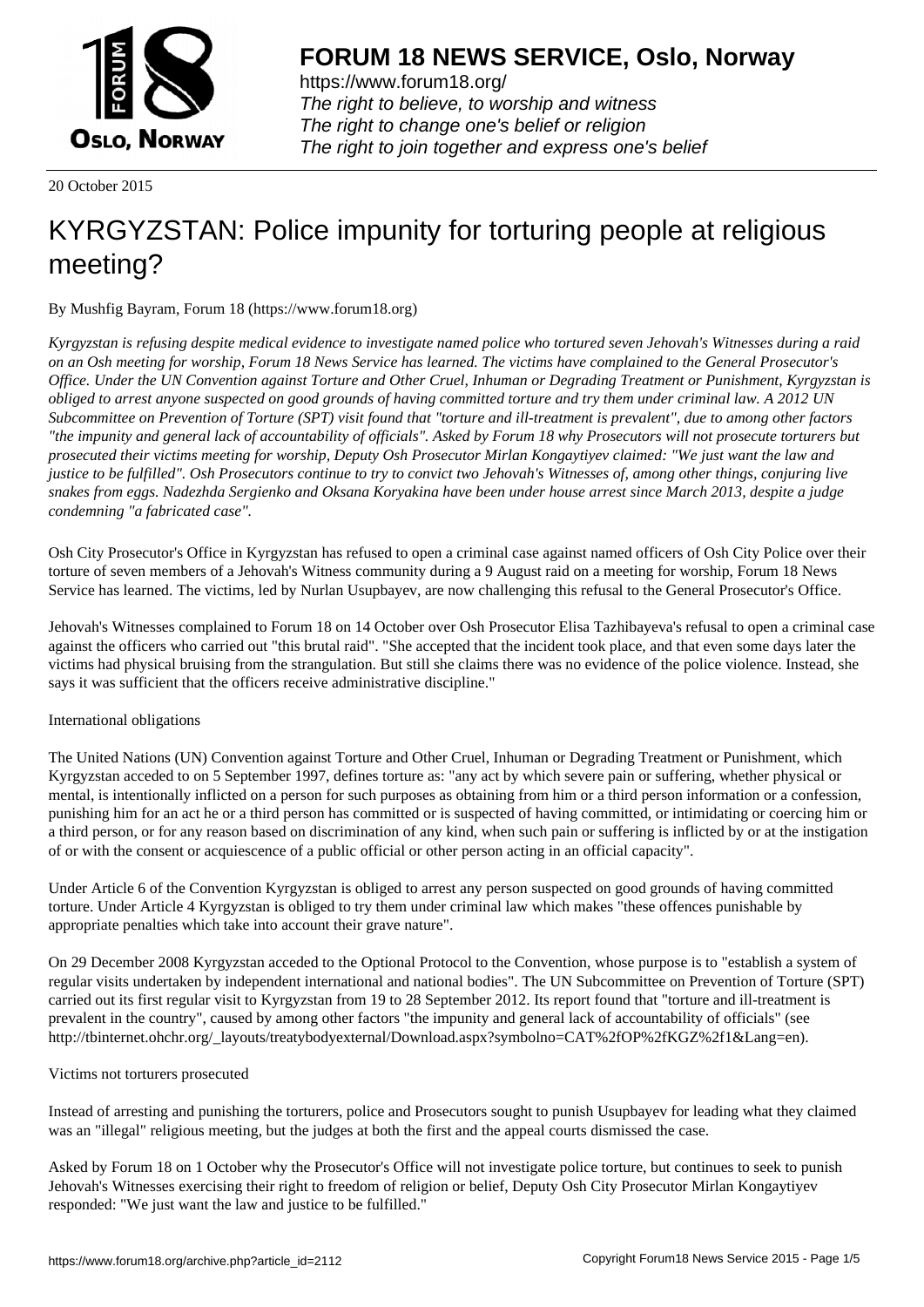Prosecutors have also appealed against the acquittals by Osh City Court of two female Jehovah's Witnesses accused of swindling. The two have been under house arrest since March 2013 (see below).

Medical certificates attest torture

Usupbayev and his fellow community members were detained by officers of Osh Police's 10th Division on 9 August, while they were holding a worship service in a rented hall on the second floor of a cafe in the centre of Osh. Officers beat one man for filming the raid on his phone and "his screams of terror and pain could be heard throughout the building". At the police station, officers beat six participants, three of whom were strangled "to the point that they passed out" (see F18News 19 August 2015 http://www.forum18.org/archive.php?article\_id=2091).

On the day of the raid, 9 August, one of those attacked by the police, Tynchtykbek Olzhobayev, sought a medical examination at Osh City Clinical Hospital to document his injuries. Surgeon Doctor Emil Asylbekov of Osh City Clinical Hospital issued a medical certificate stating that Olzhobayev had multiple bruises on his neck, right shoulder and face.

The following day, 10 August, six more of the victims went to the same hospital for a medical examination. Surgeon Doctor Emil Turgunbekov issued certificates to Usupbayev, Chorobek Kadyrov, Bakytbek Kubanychbek uulu, Manas Bilal uulu, Razanbek Korgolov and Islamedin Kombarov, stating that they showed bruises on their forearms and necks.

The seven medical certificates from Osh City Clinical Hospital – seen by Forum 18 – are all stamped by the hospital. Dr Asylbekov confirmed that Olzhobayev asked him for the certificate on 9 August. "I did not write when exactly the bruises took place, but they were fresh", he told Forum 18 from Osh on 19 October.

Photos of Usupbayev, Kadyrov and Bilal uulu taken in the days after their torture clearly show marks of strangulation and abrasions on their necks and faces. Jehovah's Witnesses provided the photos to Forum 18 on 18 August, less than 10 days after the incident.

Osh Prosecutors refuse to investigate police torture

Prosecutors have failed to accept a request from the victims to open a criminal case against the police officers responsible for the torture, contrary to Kyrgyzstan's obligations under international law (see F18News 19 August 2015 http://www.forum18.org/archive.php?article\_id=2091).

In their 17 August complaint to the Osh City Prosecutor's Office, Usupbayev and the other victims asked it to open a criminal case against Officer Kozhobek Kozubayev and Lieutenant Colonel Nurbek Sherikbayev of Osh Police's 10th Division, which oversees religious or belief cases. To support their demand they provided copies of the medical certificates they had obtained at Osh City Clinical Hospital on 9 and 10 August.

However, Elisa Tazhibayeva of Osh City Prosecutor's Office, in a decision of 18 September seen by Forum 18, claimed not enough evidence was available to open a criminal case. "Osh City Prosecutor's Office has examined your complaint against officers of Osh City Police's 10th Division," she wrote, "and with a decision from 18 September 2015 refused to initiate a criminal case for lack of facts and circumstances constituting a breach of the law in the actions of the officers."

However, Tazhibayeva admits, "Regarding the rude treatment by officers of the Osh City Police Department, expressed in denigration and insults, and the failure to adhere to the ethics for civil servants, a notice has been issued to the directors of that agency for them to remedy these violations, to not permit such violations of the law in the future, and to bring the guilty officers to strict disciplinary accountability."

Both police and prosecutors were highly evasive and refused to committ themselves to any investigation of torture, when asked by Forum 18 after the raid whether this crime would be investigated and the perpetrators prosecuted (see F18News 19 August 2015 http://www.forum18.org/archive.php?article\_id=2091).

Prosecutor's forensic examination

Jehovah's Witnesses told Forum 18 that the Prosecutor's Office commissioned its own forensic medical examination of five of the victims. The Prosecutor's Office sent them to the Forensic Medical Expertise Centre of Osh City - more than 10 days after the incident took place and after the independent examination of the victims by Osh City Clinical Hospital.

Prosecutor Tazhibayeva in her 18 September decision claims that the forensic medical examinations were commissioned to determine the severity of the physical harm to Usupbayev, Kubanychbek uulu, Bilal uulu, Kadyrov and Olzhobayev.

"According to the conclusions from forensic medical expert studies No. 2056 dated 21 August 2015, No. 2064 dated 25 August 2015, No. 2058 dated 28 August 2015, and No. 2194 dated 8 September 2015, however, the injuries caused to Kadyrov, Usupbayev,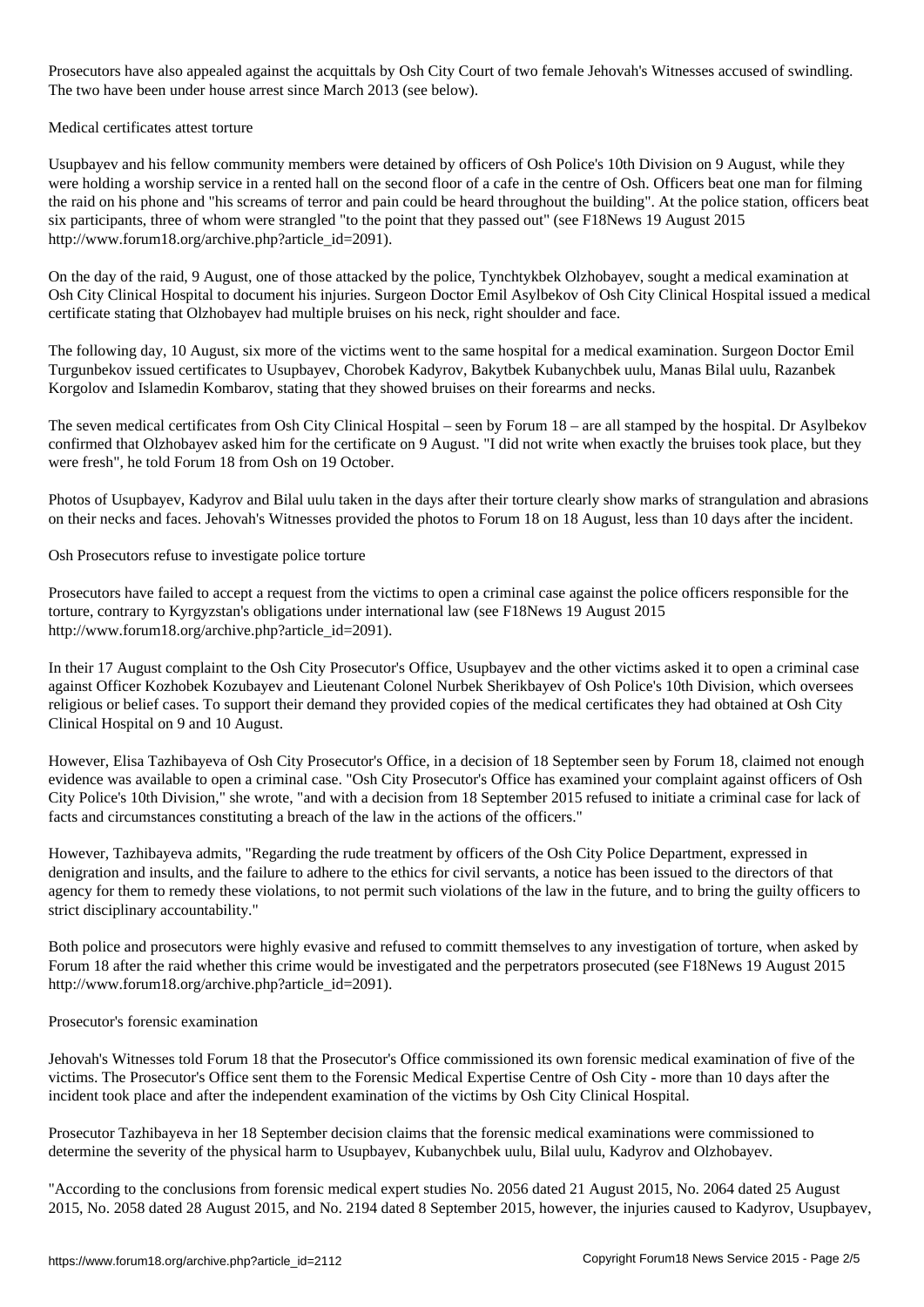form and location of the injuries in the medical chart from the examination by a neurosurgeon at Osh City Clinical Hospital on 9 August 2015, it was impossible to determine when those injuries occurred. According to the conclusion from forensic medical expert study No. 2153 dated 1 September 2015, no bodily injuries were discovered on Kubanychbek uulu."

She does not explain why this examination contradicts the findings of Osh City Clinical Hospital.

Asked why the Prosecutor's Office did not criminally investigate police officers Kozubayev and Sherikbayev, as well as other officers who tortured the Jehovah's Witnesses, Osh City Deputy Prosecutor Kongaytiyev told Forum 18: "We did not find any evidence that the officers physically abused them."

When Forum 18 asked how the Prosecutor's Office explains the bruises and strangulation marks found by Osh City Clinical Hospital on the bodies of the victims, as noted in the 9 and 10 August medical certificates and photos seen by Forum 18, Kongaytiyev responded: "We don't know how that happened." Asked why the Prosecutor's Office did not or will not investigate who inflicted the injuries on the victims, he would not say. "I don't know all the details of the case," he claimed.

When asked by Forum 18 on 16 October why the Prosecutor's Office did not or will not investigate and identify those who beat and tortured the Jehovah's Witnesses, Prosecutor Tazhibayeva replied that: "I already said in my decision that it is not possible to determine exactly when the injuries took place, and we do not have any witnesses." When Forum 18 asked how the injuries occurred, she did not answer.

## "Witnesses" against the Witnesses

Prosecutor Tazhibayeva claims in her decision that four people she identifies as witnesses in the case told the Prosecutor's Office that the police did "not use violence" against the Jehovah's Witnesses. The alleged witnesses include Imam Keneshbay Ryskeldi uulu, who represents Osh City Kaziyat, the state-sponsored Muslim Board's Osh City branch. However, Tazhibayeva does not specify why and how the Imam came to the scene. She also omits to mention that the Imam was a participant in the raid during which the torture took place (see F18News 19 August 2015 http://www.forum18.org/archive.php?article\_id=2091).

According to Tazhibayeva's decision, Ryskeldy uulu claims that he came there "because he heard that Jehovah's Witnesses were holding an illegal meeting". The Imam told the Prosecutor's Office that he went there with Aziz Abdrakhmanov, Secretary of the Osh City Kaziyat.

The three other alleged witnesses mentioned in Tazhibayeva's decision were two people she said were customers of the café and an employee of the café. They also allegedly told the Prosecutor's Office the police were "not violent".

Zh. Abdurasulova, one of the claimed witnesses, admits that she "called an acquaintance, police officer Nurbek Sherikbayev, and asked him to come and make sure the meeting was legal." She told the Prosecutor's Office that "some time later police officers came and went up to the second floor. They took away about 10 Jehovah's Witnesses. We did not see any violent or unlawful actions on the part of the police officers."

Jehovah's Witnesses told Forum 18 that they do not know Abdurasulova or any other of the alleged witnesses Prosecutor Tazhibayeva mentions. They noted that only members of their community were present in the second-floor hall, where the worship service took place and where the police detained and tortured community members.

Prosecutor Tazhibayeva claimed to Forum 18 on 19 October that Abdurasulova does "not work for the police". However, she refused to say how Abdurasulova knows Officer Sherikbayev. "You have a copy of my written response to the Jehovah's Witnesses" she said before putting the phone down.

Tazhibayeva did not explain why other members of the Jehovah's Witness community who saw or heard the torture inflicted were not regarded as "witnesses" to the crimes committed by the police.

"It is their duty to work with the population"

Asked why the Muslim Board's representatives in Osh were asked to participate in the raid, Tazhibayeva declined to answer. "I am busy, and I cannot talk to you." She then put the phone down. The Muslim Board is controlled by the state (see Forum 18's Kyrgyzstan religious freedom survey http://www.forum18.org/archive.php?article\_id=2013).

Similarly, Deputy City Prosecutor Kongaytiyev was also unable to say why an Imam from the Muslim Board participated in the Police raid on the Jehovah's Witness meeting.

Imam Ryskeldy uulu and Secretary Abdrakhmanov participated in the raid on the Jehovah's Witnesses meeting "because the people invited them there", Uboydullo azhy Sarybayev, Kazy of Osh City, told Forum 18 on 15 October. He refused to specify who invited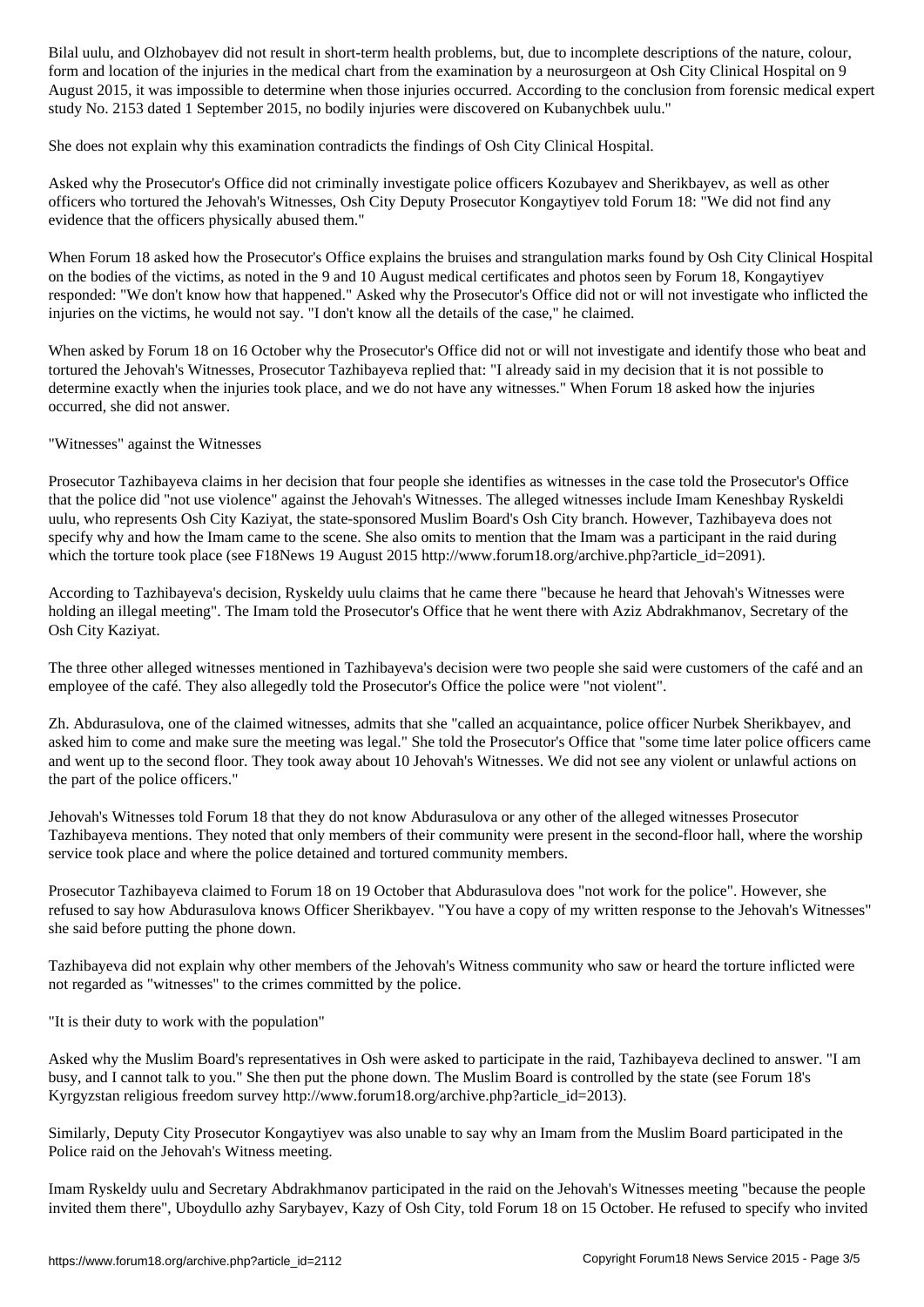Asked why they took part since they are responsible for work with Muslims, not Jehovah's Witnesses, Sarybayev would only respond: "It is their duty to work with the population." When Forum 18 insisted with the question, he replied, "Please, either send your representative to us in person or talk to us through the National Security Committee (NSC) secret police." He then put the phone down.

Jehovah's Witnesses complain to General Prosecutor's Office

Jehovah's Witnesses submitted a complaint to the General Prosecutor's Office in the capital Bishkek on 25 September, asking it to investigate the raid and torture inflicted on people, they told Forum 18. They also asked for an investigation of Osh City Prosecutor's Office refusal to open a criminal investigation against the police officers.

Jehovah's Witnesses also provided the General Prosecutor's Office with documentation of the torture inflicted, including photographs and medical certificates from Osh City Clinical Hospital of the injuries and bruises inflicted on the seven.

In the complaint, seen by Forum 18, the Jehovah's Witnesses state that the Osh City Prosecutor did not open a criminal case despite "clear evidence of the severe violations" against their believers. "The severity of the injuries and the fact the Prosecutor's Office could not determine the time of the injuries cannot be a reason for it to decide not to open a case," they said.

Jehovah's Witnesses also complain that the injuries are "not the only reason" why a criminal case must be opened. Audio-records of the meeting prove that Officers Kozubayev and Sherikbayev and Imam Ryskeldy uulu "disrupted peaceful worship", they state, and "threatened and insulted" community members.

"So far we have not received a response from the General Prosecutor's Office," Jehovah's Witnesses told Forum 18. "According to the law It has one month to respond."

Prosecution of torture victim fails

Osh Police have sought to punish the man they regarded as leading the 9 August "illegal" meeting for worship in the rented hall of the cafe. Police brought a case against Usupbayev under Administrative Code Article 395, Part 2 ("Violation of procedures for holding religious meetings and processions, and other religious rites"). The punishment for this is a fine of up to five Financial Indicators (FIs).

In 2006 Kyrgyzstan's Parliament set one Financial Indicator at 100 Soms. This means that the maximum fine for this "offence" is 500 Soms (about 68 Norwegian Kroner, 7 Euros or 8 US Dollars).

However, on 21 August Judge Bolot Satybaldiyev of Osh City Court dismissed the case. The Judge said in his decision, seen by Forum 18, that Usupbayev's "actions lack the constituent elements of the violation" of Article 395, Part 2.

On 9 September, in a document seen by Forum 18, Deputy Osh City Prosecutor Kongaytiyev appealed to Osh Regional Court against Judge Satybaldiyev's 21 August acquittal decision. He demanded that the case be retried by another panel of Judges in the City Court.

However, on 16 October Judge Aivar Kubatov of the Regional Court upheld the Osh City Court decision, and refused to re-open the administrative case against Usupbayev.

Who "incorrectly interpreted legislation of the Kyrgyz Republic"?

In his 9 September suit against the first acquittal, Prosecutor Kongaytiyev claimed that Usupbayev violated Administrative Code Article 395, Part 2 "because it was proven that a religious meeting was held, with sermons and the singing of psalms, and that a large number of persons participated in the meeting, including 14 minors, without obtaining appropriate permission from the local state authorities."

Kongaytiyev insisted that according to the charter of the Religious Centre of Jehovah's Witnesses of Kyrgyzstan, local communities of Jehovah's Witnesses "must register with the appropriate state agencies, which includes obtaining necessary registration on the territory of the city of Osh, which requires approval from the local Kenesh [Council]."

Kongaytiyev claimed that Judge Satybaldiyev "incorrectly interpreted the norms of legislation, did not hear out the opinion and arguments of representatives of the police, and incorrectly interpreted legislation of the Kyrgyz Republic in his ruling."

Judge Satybaldiyev, however, told Forum 18 on 15 October that, as he indicated in his decision, Jehovah's Witnesses had not violated the Law. "I don't understand why the Prosecutor's Office appealed against our decision, but I won't comment on their